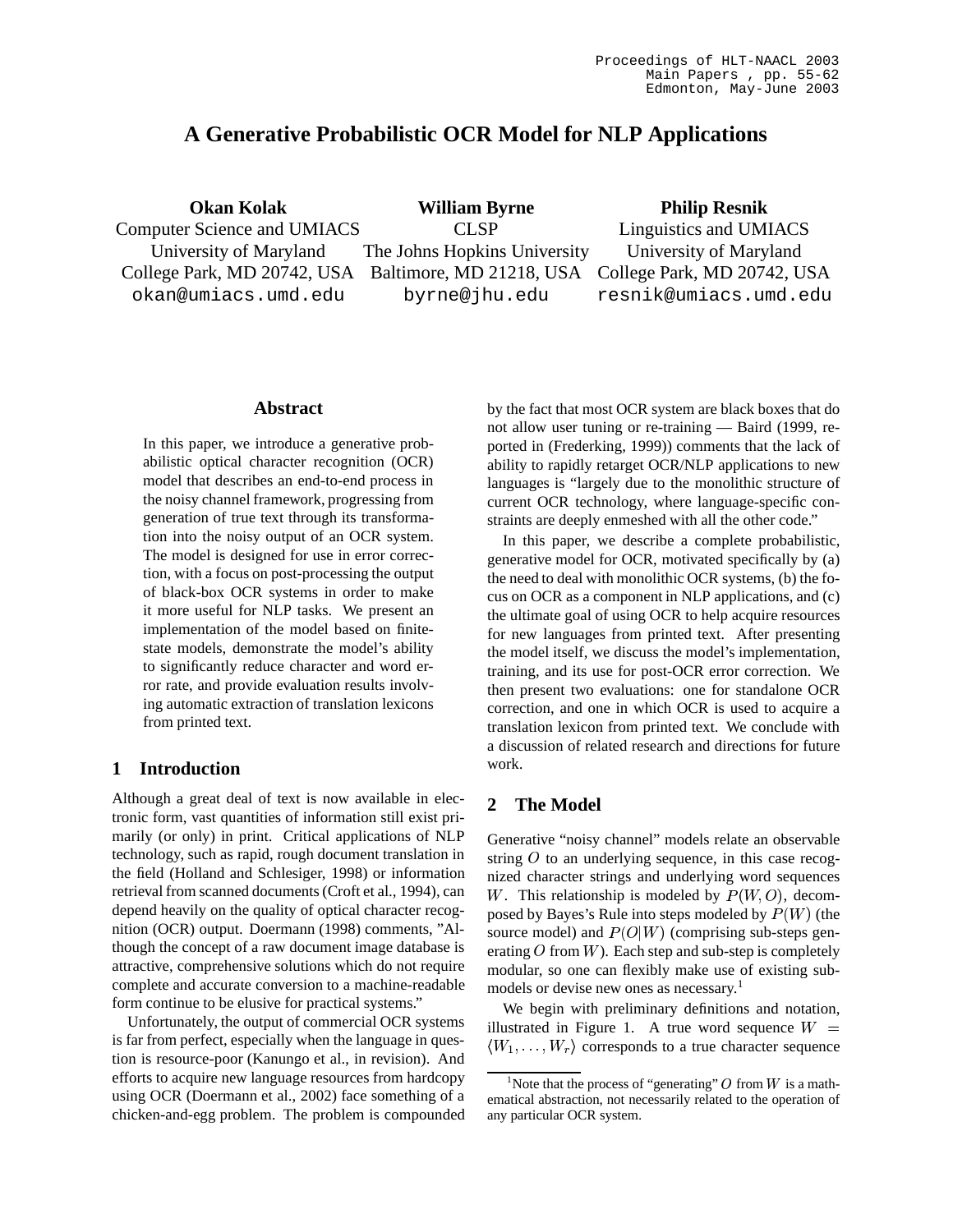

Figure 1: Word and character segmentation

 $C = \langle C_1, \ldots, C_n \rangle$ , and the OCR system's output character sequence is given by  $O = \langle O_1, \ldots, O_m \rangle$ .

A segmentation of the true character sequence into p subsequences is represented as  $\langle C^1, \ldots, C^p \rangle$ . Segment boundaries are only allowed between characters. Subsequences are denoted using segmentation positions  $a = \langle a_1, \ldots, a_{p-1} \rangle$ , where  $a_i \langle a_{i+1}, a_0 \rangle = 0$ , and  $a_p = n$ . The  $a_i$  define character subsequences  $C^i$  $(C_{a_{i-1}}, \ldots, C_{a_i}]$ . (The number of segments p need not equal the number of words  $r$  and  $C^i$  need not be a word in  $W$ .)

Correspondingly, a segmentation of the OCR'd character sequence into  $q$  subsequences is given by  $\langle \ldots, O^q \rangle$ . Subsequences are denoted by  $b = 0$  $\langle b_1,\ldots,b_{q-1}\rangle$ , where  $b_j \langle b_{j+1}, b_0 \rangle = 0$ , and  $\langle b_1, \ldots, b_{q-1} \rangle$  $b_q = m$ . The b define character subsequences  $O^j =$  $(O_{b_{i-1}} \ldots O_{b_i}).$ 

Alignment chunks are pairs of corresponding truth and OCR subsequences:  $\langle O^i, C^i \rangle$ ,  $i = 1, ..., p$ .<sup>2</sup>

#### **2.1 Generation of True Word Sequence**

The generative process begins with production of the true word sequence W with probability  $P(W)$ ; for example,  $W = \langle this, is, an, example, \ldots \rangle$ . Modeling the underlying sequence at the word level facilitates integration with NLP models, which is our ultimate goal. For example, the distribution  $P(W)$  can be defined using *n*-grams, parse structure, or any other tool in the language modeling arsenal.

#### **2.2 From Words to Characters**

The first step in transforming  $W$  to  $O$  is generation of a character sequence C, modeled as  $P(C|W)$ . This step accommodates the character-based nature of OCR systems, and provides a place to model the mapping of different character sequences to the same word sequence (case/font variation) or vice versa (e.g. ambiguous word segmentation in Chinese). If the language in question provides explicit word boundaries (e.g. words are separated by spaces when printed) then we output '#' to represent visible word boundaries. One possible  $C$  for our com example *W* is  $C = \text{``This#is#an#example."}$ 

#### **2.3 Segmentation**

Subsequences  $C^i$  are generated from  $C$  by choosing a set of boundary positions, a. This sub-step, modeled by  $P(a|C, W)$ , is motivated by the fact that most OCR systems first perform image segmentation, and then perform recognition on a word by word basis.

For a language with clear word boundaries (or reliable tokenization or segmentation algorithms), one could simply use spaces to segment the character sequence in a non-probabilistic way. However, OCR systems may make segmentation errors and resulting subsequences may or may not be words. Therefore, a probabilistic segmentation model that accommodates word merge/split errors is necessary.

 segment on both sides. A possible segmentation for our If a segment boundary coincides with a word boundary, the word boundary marker '#' is considered a part of the example is  $a = (8, 11, 13)$ , i.e.  $C^1 = \text{``This}$ #is#",  $C^2 =$ "#an#",  $C^3$  = "#ex",  $C^4$  = "ample." Notice the merge error in segment 1 and the split error involving segments 3 and 4.

#### **2.4 Character Sequence Transformation**

 an observed character sequence, is motivated by the need Our characterization of the final step, transformation into to model OCR systems' character-level recognition errors. We model each subsequence  $C<sup>i</sup>$  as being transformed into an OCR subsequence  $O^i$ , so

$$
P(O, b|a, C, W) = P(\langle O^1, \ldots, O^q \rangle | a, C, W).
$$

and we assume each  $C^i$  is transformed independently, allowing

$$
P(\langle O^1,\ldots,O^q \rangle | a, C, W) \approx \prod_{i=1}^p P(O^i | C^i).
$$

Any character-level string error model can be used to define  $P(O^i|C^i)$ ; for example Brill and Moore (2000) or Kolak and Resnik (2002). This is also a logical place to make use of confidence values if provided by the OCR system. We assume that # is always deleted (modeling merge errors), and can never be inserted. Boundary markers at segment boundaries are re-inserted when segments are put together to create  $O$ , since they will be part of the OCR output (not as #, but most likely as spaces). For our example  $C^i$ , a possible result for this step is:  $O^1$  = "Tlmsis",  $O^2$  = "an",  $O^3$  = "cx",  $O^4$  = "ample.";  $b = \langle 7, 10, 13 \rangle$ . The final generated string would therefore be  $O = "Tlmsis#an#cx#am1e."$ .

Assuming independence of the individual steps, the complete model estimates joint probability

$$
P(O, b, a, C, W) =
$$
  
 
$$
P(O, b|a, C, W)P(a|C, W)P(C|W)P(W)
$$

<sup>&</sup>lt;sup>2</sup>The model is easily modified to permit  $p \neq q$ .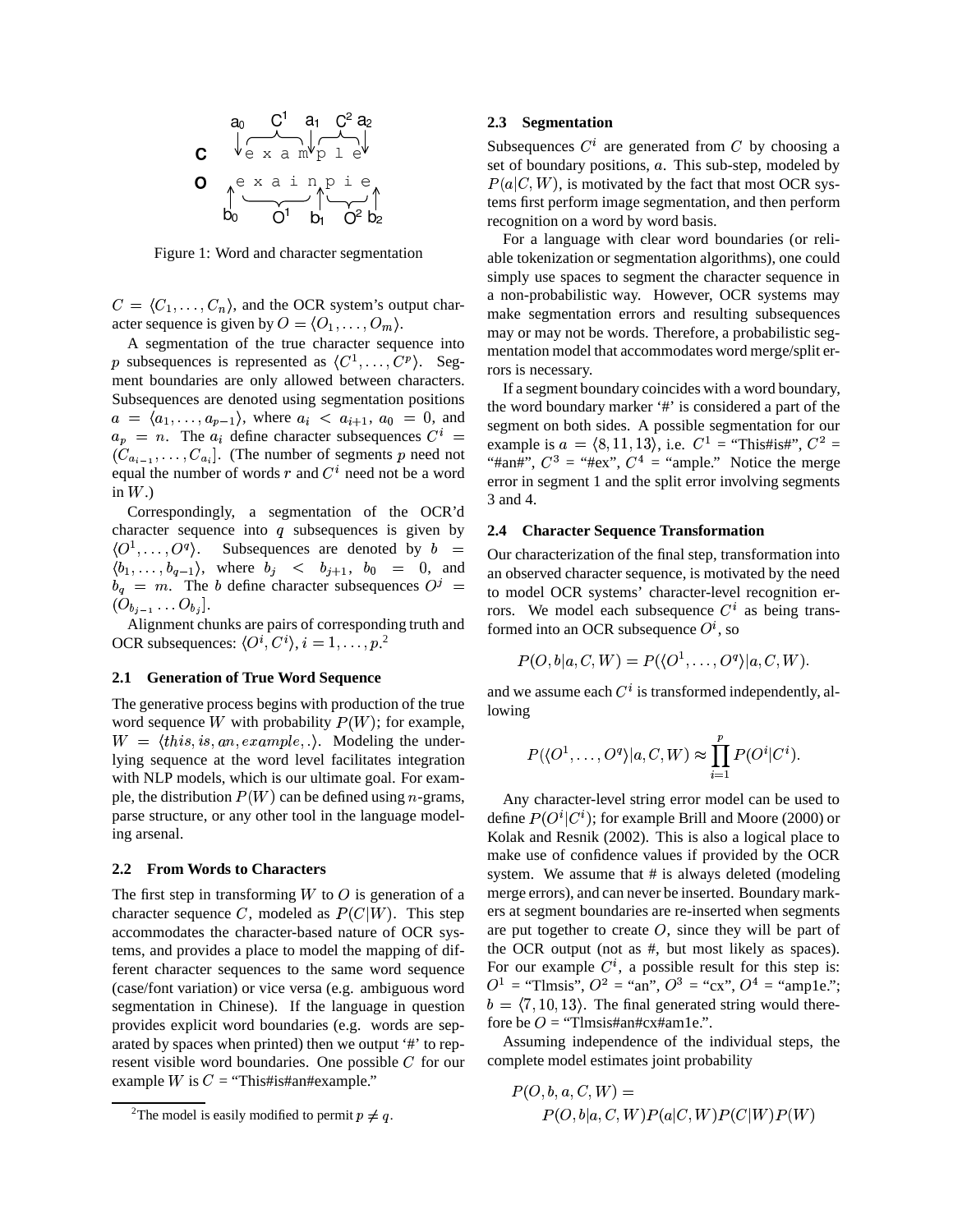$P(O, W)$  can be computed by summing over all possible  $b,a,C$  that can transform  $W$  to  $O$ :

$$
P(O,W)=\sum_{b,a,C}P(O,b,a,C,W).
$$

# **3 Implementation**

We have implemented the generative model using a weighted finite state model (FSM) framework, which provides a strong theoretical foundation, ease of integration for different components, and reduced implementation time thanks to available toolkits such as the AT&T FSM Toolkit (Mohri et al., 1998). Each step is represented and trained as a separate FSM, and the resulting FSMs are then composed together to create a single FSM that encodes the whole model. Details of parameter estimation and decoding follow.

#### **3.1 Parameter Estimation**

The specific model definition and estimation methods assume that a training corpus is available, containing  $\langle O, C, W \rangle$  triples.

**Generation of True Word Sequence.** We use an ngram language model as the source model for the original word sequence: an open vocabulary, trigram language model with back-off generated using CMU-Cambridge Toolkit (Clarkson and Rosenfeld, 1997). The model is trained on the  $W$  from the training data using the Witten-Bell discounting option for smoothing, and encoded as a simple FSM. We made a closed vocabulary assumption to evaluate the effectiveness of our model when all correct words are in its lexicon. Therefore, although the language model is trained on only the training data, the words in the test set are included in the language model FSM, and treated as unseen vocabulary.

**From Words to Characters.** We generate three different character sequence variants for each word: upper case, lower case, and leading case (e.g. this  $\Rightarrow$  $\{THIS, this, This\}.$  For each word, the distribution over case variations is learned from the  $\langle W, C \rangle$ pairs in the training corpus. For words that do not appear in the corpus, or do not have enough number of occurrences to allow a reliable estimation, we back off to word-independent case variant probabilities.<sup>3</sup>

**Segmentation.** Our current implementation makes an independent decision for each character pair whether to insert a boundary between them. To reduce the search space associated with the model, we limit the number of boundary insertions to one per word, allowing at most two-way word-level splits. The probability of inserting a segment boundary between two characters, conditioned on the character pair, is estimated from the training corpus, with Witten-Bell discounting (Witten and Bell, 1991) used to handle unseen character pairs.

**Character Sequence Transformation.** This step is implemented as a probabilistic string edit process. The confusion tables for edit operations are estimated using Viterbi style training on $\langle O, C \rangle$  pairs in training data. Our current implementation allows for substitution, deletion, and insertion errors, and does not use context characters.<sup>4</sup> Figure 2 shows a fragment of a weighted FSM model for  $P(O^i | C^i)$ : it shows how the observed  $O^i$  haner could be generated by underlying  $C^i$  banker or hacker. $^5$ 

**Final Cleanup.** At this stage, special symbols that were inserted into the character sequence are removed and the final output sequence is formed. For instance, segment boundary symbols are removed or replaced with spaces depending on the language.

#### **3.2 Decoding**

Decoding is the process of finding the "best"  $W$  for an observed  $(O, b)$ , namely

$$
\begin{aligned} \dot{W} &= \underset{W}{\text{argmax}} \{ \underset{a,C}{\text{max}} [ \\ P(\hat{O}, \hat{b}|a, C, W) P(a|C, W) P(C|W) P(W)] \}. \end{aligned}
$$

Decoding within the FSM framework is straightforward: we first compose all the components of the model in order, and then invert the resulting FSM. This produces a single transducer that takes a sequence of OCR characters as input, and returns all possible sequences of truth words as output, along with their weights. One can then simply encode OCR character sequences as FSMs and compose them with the model transducer to perform decoding.

Note that the same output sequence can be generated through multiple paths, and we need to sum over all paths to find the overall probability of that sequence. This can be achieved by determinizing the output FSM generated by the decoding process. However, for practical reasons, we chose to first find the  $N$ -best paths in the resulting FSM and then combine the ones that generate the same output.

The resulting lattice or  $N$ -best list is easily integrated with other probabilistic models over words, or the most

<sup>&</sup>lt;sup>3</sup>Currently, we assume a Latin alphabet. Mixed case text is not included since it increases the number of alternatives drastically; at run time mixed-case words are normalized as a preprocessing step.

<sup>&</sup>lt;sup>4</sup>We are working on conditioning on neighbor characters, and using character merge/split errors. These extensions are trivial conceptually, however practical constraints such as the FSM sizes make the problem more challenging.

<sup>&</sup>lt;sup>5</sup>The probabilities are constructed for illustration, but realistic: notice how n is much more likely to be confused for c than k is.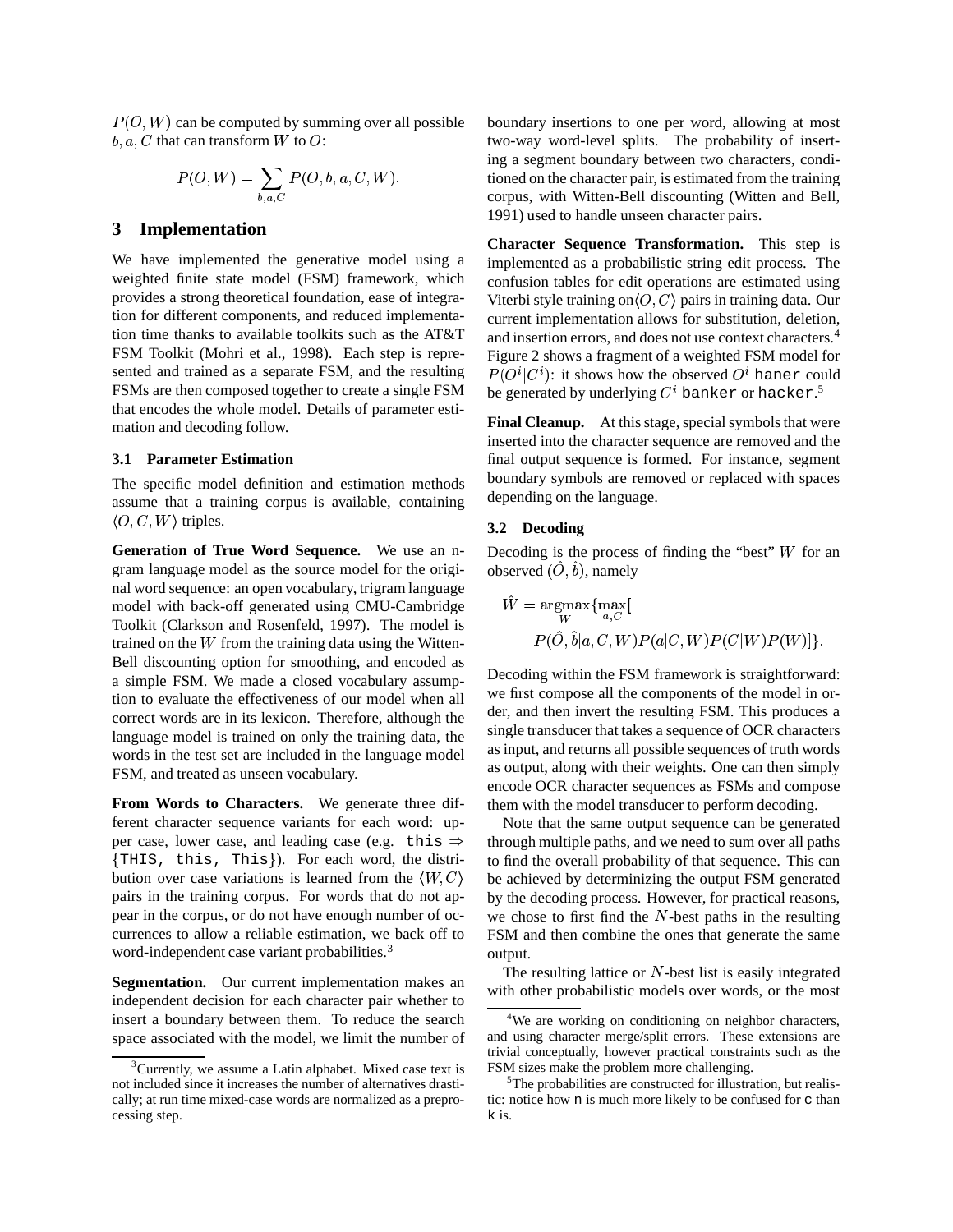

Figure 2: Fragment of an FSM for  $P(O^i|C^i)$ .

probable sequence can be used as the output of the post-OCR correction process.

# **4 Experimental Evaluation**

We report on two experiments. In the first, we evaluate the correction performance of our model on real OCR data. In the second, we evaluate the effect of correction in a representative NLP scenario, acquiring a translation lexicon from hardcopy text.

#### **4.1 Training and Test Data**

Although most researchers are interested in improving the results of OCR on degraded documents, we are primarily interested in developing and improving OCR in new languages for use in NLP. A possible approach to retargeting OCR for a new language is to employ an existing OCR system from a "nearby" language, and then to apply our error correction framework. For these experiments, therefore, we created our experimental data by scanning a hardcopy Bible using both an English and a French OCR system. (See Kanungo et al. (in revision) and Resnik et al. (1999) for discussion of the Bible as a resource for multilingual OCR and NLP.) We have used the output of the English system run on French input to simulate the situation where available resources of one language are used to acquire resources in another language that is similar.

It was necessary to pre-process the data in order to eliminate the differences between the on-line version that we used as the ground truth and the hardcopy, such as footnotes, glossary, cross-references, page numbers. We have not corrected hyphenations, case differences, etc.

Our evaluation metrics for OCR performance are Word Error Rate (WER) and Character Error Rate (CER), which are defined as follows:

$$
WER(W_{truth}, W_{OCR}) =\n \frac{WordEditDistance(W_{truth}, W_{OCR})}{|W_{truth}|}
$$

$$
\mathrm{CER}(C,O) = \frac{CharEdit Distance(C,O)}{|C|}
$$

Since we are interested in recovering the original word sequence rather than the character sequence, evaluations are performed on lowercased and tokenized data. Note, however, that our system works on the original case OCR data, and generates a sequence of word IDs, that are converted to a lowercase character sequence for evaluation.

We have divided the data, which has 29317 lines, into 10 equal size disjoint sets, and used the first 9 as the training data, and the first 500 lines of the last one as the test data.<sup>6</sup> The WER and CER for the English OCR system on the French test data were 18.31% and 5.01% respectively. The error rates were 5.98% and 2.11% for the output generated by the French OCR system on the same input. When single characters and non-alphabetical tokens are ignored, the WER and CER drop to 17.21% and 4.28% for the English OCR system; 4.96% and 1.68% for the French OCR system.

# **4.2 Reduction of OCR Error Rates**

We evaluated the performance of our model by studying the reduction in WER and CER after correction. The input to the system was original case, tokenized OCR output, and the output of the system was a sequence of word IDs that are converted to lowercase character sequences for evaluation.

All the results are summarized in Table 1. The conditions side gives various parameters for each experiment. The language model (LM) is either (word) unigram or trigram. Word to character conversion (WC) can allow the three case variations mentioned earlier, or simply pick the most probable variant for each word. Segmentation (SG) can be disabled, or 2-way splits and merges may be allowed. Finally, the character level error model (EM) may be trained on various subsets of training data.<sup>7</sup> Table 2 gives the adjusted results when ignoring all single characters and tokens that do not contain any alphabetical character.

ing size of the character error model from one section to As can be seen from the tables, as we increase the trainfive sections, the performance increases. However, there

<sup>&</sup>lt;sup>6</sup>Each line contains a verse, so they can actually span several lines on a page.

<sup>7</sup>Other sub-models are always trained on all 9 training sections.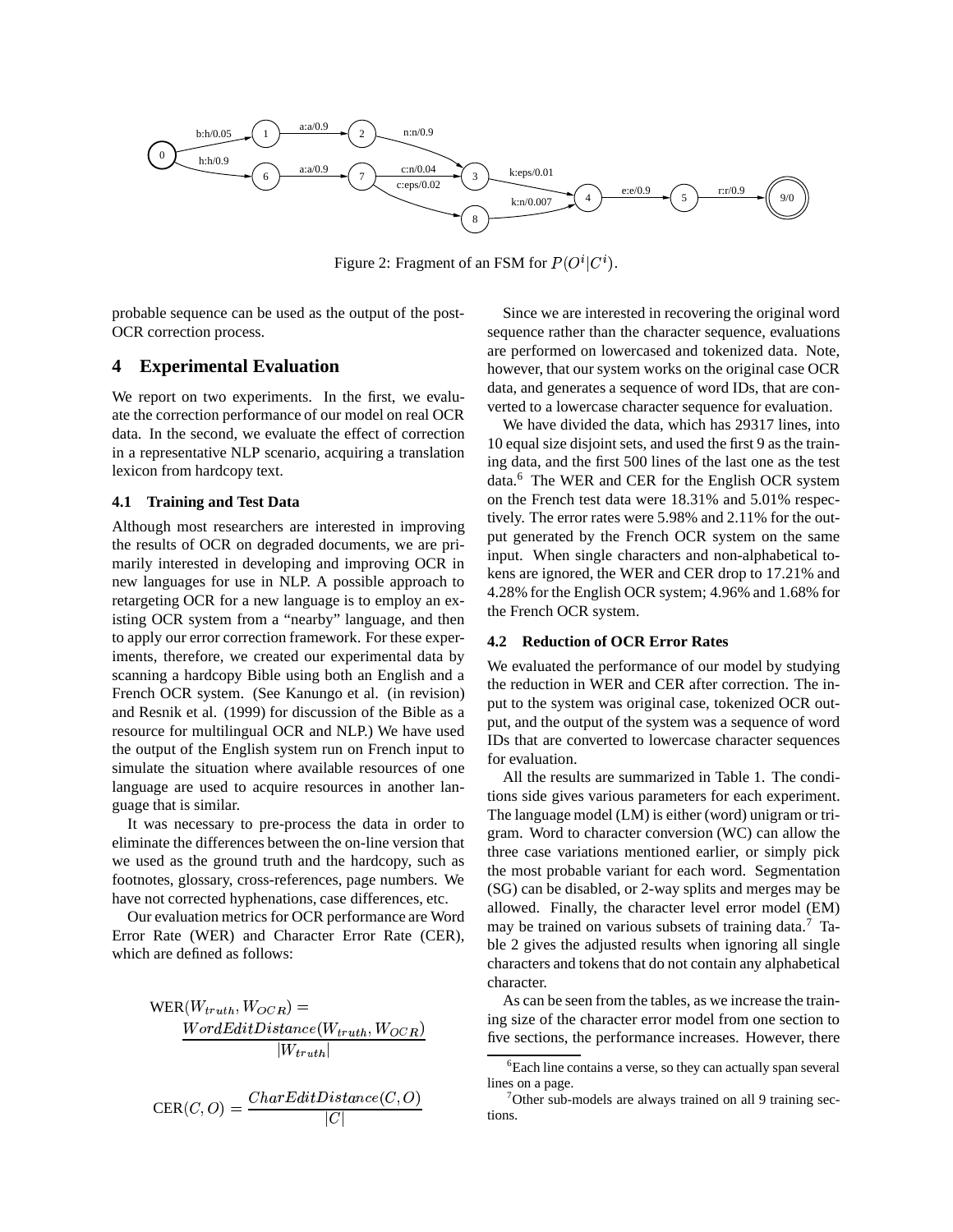| Conditions          |                        |       |           | Results    |               |           |              |
|---------------------|------------------------|-------|-----------|------------|---------------|-----------|--------------|
| LM                  | WC.                    | SG    | EM        | WER $(\%)$ | $Red.$ $(\%)$ | CER $(%)$ | Red. $(\% )$ |
| Original OCR Output |                        |       |           | 18.31      |               | 5.01      |              |
| Unigram             | 3 options              | None  | Sect. 9   | 7.41       | 59.53         | 3.42      | 31.74        |
| Unigram             | $\overline{3}$ options | None  | Sect. 1-9 | 7.12       | 61.11         | 3.35      | 33.13        |
| Unigram             | 3 options              | None  | Sect. 5-9 | 7.11       | 61.17         | 3.34      | 33.33        |
| Trigram             | 3 options              | None  | Sect. 5-9 | 7.06       | 61.44         | 3.32      | 33.73        |
| Trigram             | Best case              | 2 way | Sect. 5-9 | 6.75       | 63.13         | 2.91      | 41.92        |

Table 1: Post-correction WER and CER and their reduction rates under various conditions

| Conditions          |           |       |           | Results    |               |           |               |
|---------------------|-----------|-------|-----------|------------|---------------|-----------|---------------|
| LM                  | WC.       | SG    | EM        | WER $(\%)$ | $Red.$ $(\%)$ | CER $(%)$ | $Red.$ $(\%)$ |
| Original OCR Output |           |       |           | 17.21      |               | 4.28      |               |
| Unigram             | 3 options | None  | Sect. 9   | 3.97       | 76.93         | 1.68      | 60.75         |
| Unigram             | 3 options | None  | Sect. 1-9 | 3.62       | 78.97         | 1.60      | 62.62         |
| Unigram             | 3 options | None  | Sect. 5-9 | 3.61       | 79.02         | 1.58      | 63.08         |
| Trigram             | 3 options | None  | Sect. 5-9 | 3.52       | 79.55         | 1.56      | 63.55         |
| Trigram             | Best case | 2 way | Sect. 5-9 | 3.15       | 81.70         | 1.14      | 73.36         |

Table 2: WER, CER, and reduction rates ignoring single characters and non-alphabetical tokens

is a slight decrease in performance when the training size is increased to 9 sections. This suggests that our training procedures, while effective, may require refinement as additional training data becomes available. When we replace the unigram language model with a trigram model, the results improve as expected. However, the most interesting case is the last experiment, where word merge/split errors are allowed.

Word merge/split errors cause an exponential increase in the search space. If there are  $n$  words that needs to be corrected together, they can be grouped in  $2^{n-1}$  different ways; ranging from  $n$  distinct tokens to a single token. For each of those groups, there are  $N^{m-k}$  possible correct word sequences where  $m$  is the number of tokens in that group,  $k$  is the maximum number of words that can merge together, and  $N$  is the vocabulary size. Although it is possible to avoid some computation using dynamic programming, doing so would require some deviation from the FSM framework.

We have instead used several restrictions to reduce the search space. First, we allowed only 2-way merge and split errors, restricting the search space to bigrams. We further reduce the search space by searching through only the bigrams that are seen in the training data. We also introduced character error thresholds, letting us eliminate candidates based on their length. For instance, if we are trying to correct a sequence of 10 characters and have set a threshold of 0.2, we only need check candidates whose length is between 8 and 12. The last restriction we imposed is to force selection of the most likely case for each word rather than allowing all three case variations. Despite all these limitations, the ability to handle word merge/split errors improves performance significantly.

It is notable that our model allows global interactions between the distinct components. As an example, if the input is "ter- re", the system returns "mer se" as the most probable correction. When "la ter- re" is given as the input, interaction between the language model, segmentation model, and the character error model chooses the correct sequence "la terre". In this example, the language model overcomes the preference of the segmentation model to insert word boundaries at whitespaces.

#### **4.3 Translation Lexicon Generation**

We used the problem of unsupervised creation of translation lexicons from automatically generated word alignment of parallel text as a representative NLP task to evaluate the impact of OCR correction on usability of OCR text. We assume that the English side of the parallel text is online and its foreign language translation is generated using an OCR system. $8$  Our goal is to apply our OCR error correcting procedures prior to alignment so the resulting translation lexicon has the same quality as if it had been derived from error-free text.

We trained an IBM style translation model (Brown et al., 1990) using GIZA++ (Och and Ney, 2000) on the 500 test lines used in our experiments paired with corresponding English lines from an online Bible. Word level alignments generated by GIZA++ were used to extract crosslanguage word co-occurrence frequencies, and candidate

<sup>8</sup>Alternatively, the English side can be obtained via OCR and corrected.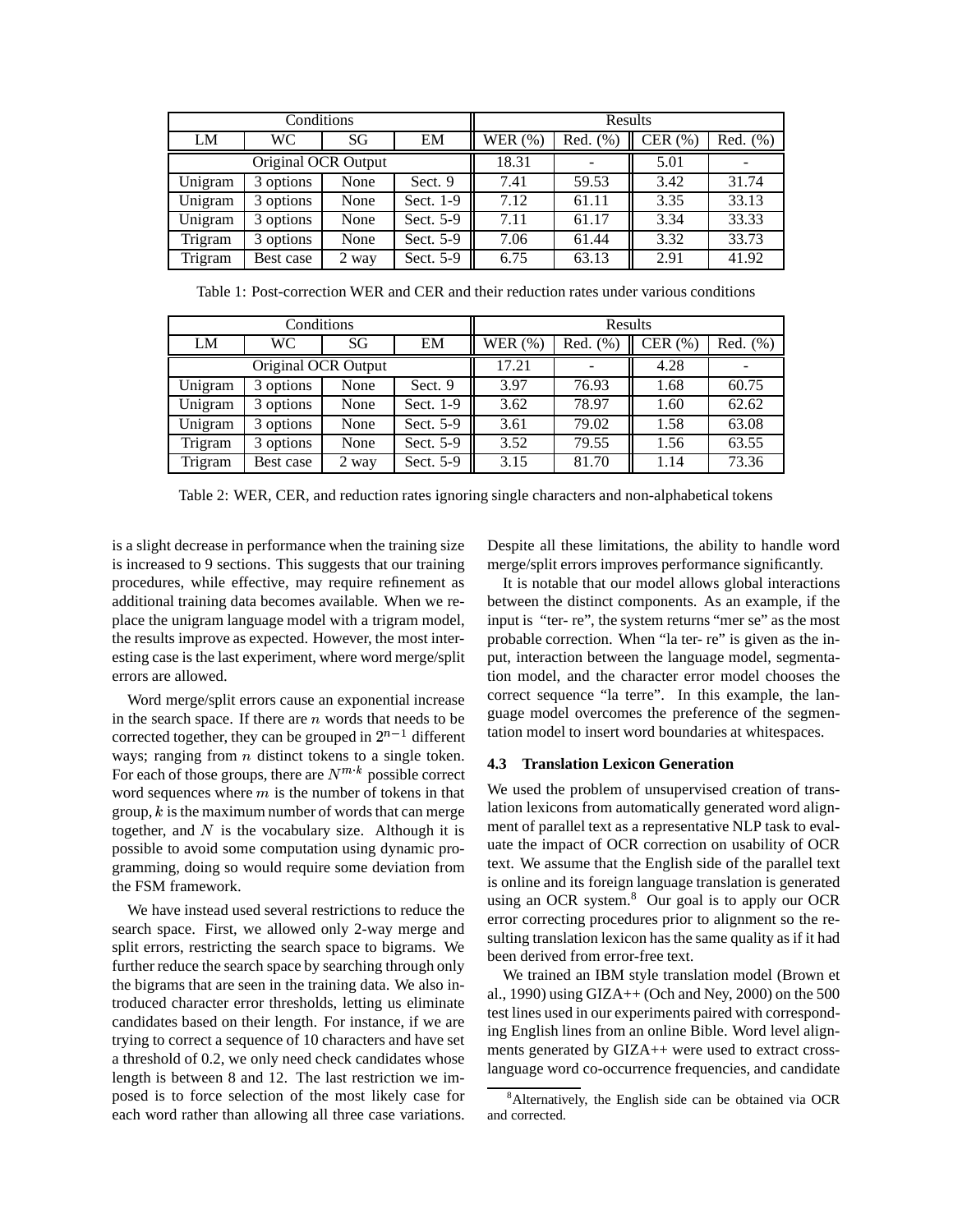translation lexicon entries were scored according to the log likelihood ratio (Dunning, 1993) (cf. (Resnik and Melamed, 1997)).

We generated three such lexicons by pairing the English with the French ground truth, uncorrected OCR output, and its corrected version. All text was tokenized, lowercased, and single character tokens and tokens with no letters were removed. This method of generating a translation lexicon works well; as Table 3 illustrates with the top twenty entries from the lexicon generated using ground truth French.

| and    | et       | for   | car   |
|--------|----------|-------|-------|
| of     | de       | if    | si    |
| god    | dieu     | ye    | vous  |
| we     | nous     | you   | vous  |
| christ | christ   | the   | le    |
| not    | pas      | law   | loi   |
| but    | mais     | jesus | jésus |
| lord   | seigneur | as    | comme |
| the    | la       | that  | qui   |
| is     | est      | in    | dans  |

Table 3: Translation lexicon entries extracted using ground truth French

Figure 3 gives the precision-recall curves for the translation lexicons generated from OCR using the English OCR system on French hardcopy input with and without correction, using the top 1000 entries of the lexicon generated from ground truth as the target set. Since we are interested in the effect of OCR, independent of the performance of the lexicon generation method, the lexicon auto-generated from the ground truth provides a reasonable target set. (More detailed evaluation of translation lexicon acquisition is a topic for future work.)



Figure 3: Effect of correction on translation lexicon acquisition

The graph clearly illustrates that the precision of the translation lexicon generated using original OCR data degrades quickly as recall increases, whereas the corrected version maintains its precision above 90% up to a recall of 80%.

# **5 Related Work**

There has been considerable research on automatically correcting words in text in general, and correction of OCR output in particular. Kukich (1992) provides a general survey of the research in the area. Unfortunately, there is no commonly used evaluation base for OCR error correction, making comparison of experimental results difficult.

Some systems integrate the post-processor with the actual character recognizer to allow interaction between the two. In an early study, Hanson et al. (1976) reports a word error rate of about 2% and a reject rate of 1%, without a dictionary. Sinha and Prasada (1988) achieve 97% word recognition, ignoring punctuation, using an augmented dictionary, a Viterbi style algorithm, and manual heuristics.

Many systems treat OCR as a black box, generally employing word and/or character level  $n$ -grams along with character confusion probabilities. Srihari et al. (1983) is one typical example and reports up to 87% error correction on artificial data, relying (as we do) on a lexicon for correction. Goshtasby and Ehrich (1988) presents a method based on probabilistic relaxation labeling, using context characters to constrain the probability of each character. They do not use a lexicon but do require the probabilities assigned to individual characters by the OCR system.

Jones et al. (1991) describe an OCR post-processing system comparable to ours, and report error reductions of 70-90%. Their system is designed around a stratified algorithm. The first phase performs isolated word correction using rewrite rules, allowing words that are not in the lexicon. The second phase attempts correcting word split errors, and the last phase uses word bigram probabilities to improve correction. The three phases interact with each other to guide the search. In comparison to our work, the main difference is our focus on an endto-end generative model versus their stratified algorithm centered around correction.

Perez-Cortes et al. (2000) describes a system that uses a stochastic FSM that accepts the smallest k-testable language consistent with a representative language sample. Depending on the value of k, correction can be restricted to sample language, or variations may be allowed. They report reducing error rate from 33% to below 2% on OCR output of hand-written Spanish names from forms.

Pal et al. (2000) describes a method for OCR error correction of an inflectional Indian language using morphological parsing, and reports correcting 84% of the words with a single character error. Although it is limited to single errors, the system demonstrates the possibility of correcting OCR errors in morphologically rich languages.

Taghva and Stofsky (2001) takes a different approach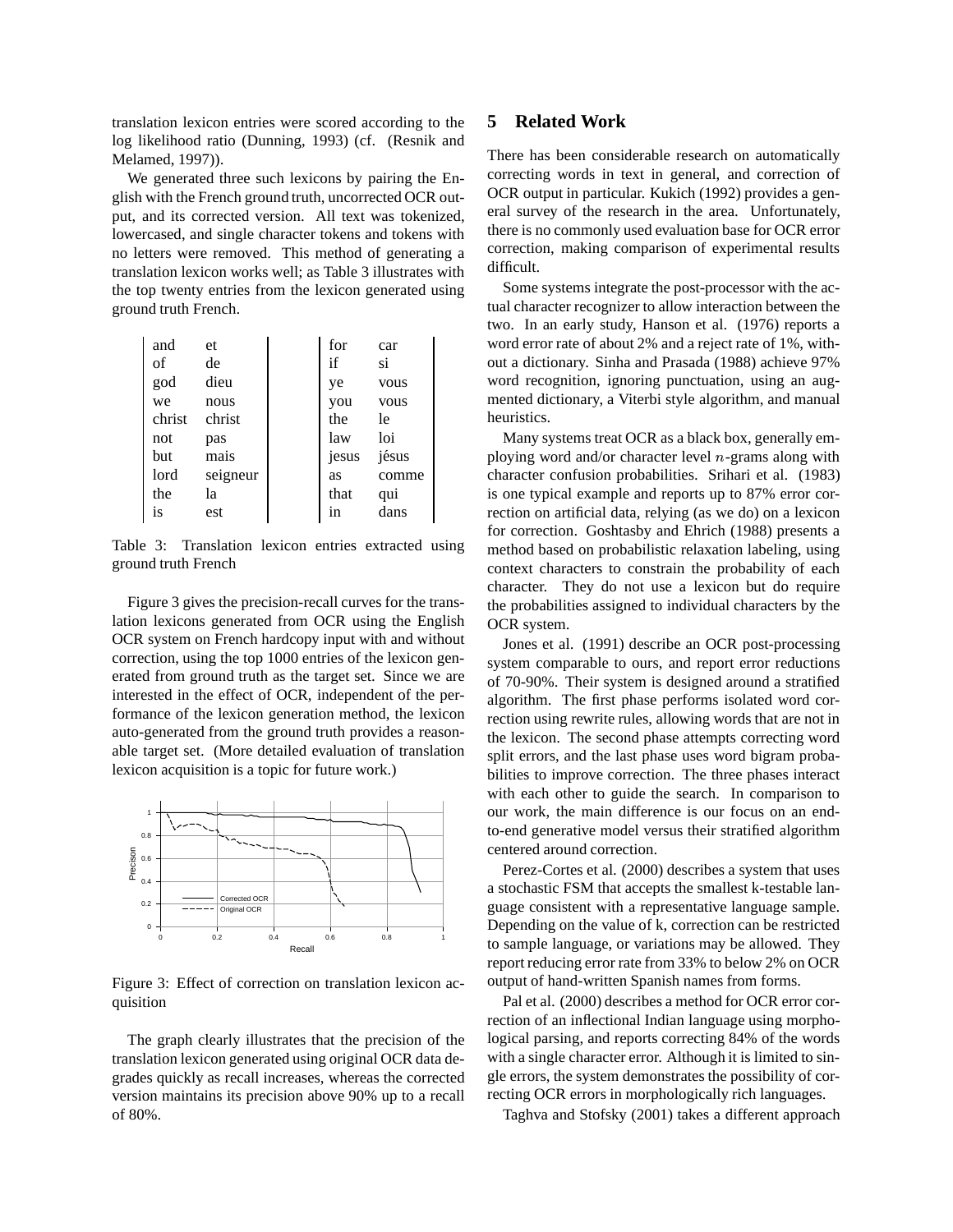to post-processing and proposes an interactive spelling correction system specifically designed for OCR error correction. The system uses multiple information resources to propose correction candidates and lets the user review the candidates and make corrections.

Although segmentation errors have been addressed to some degree in previous work, to the best of our knowledge our model is the first that explicitly incorporates segmentation. Similarly, many systems make use of a language model, a character confusion model, etc., but none have developed an end-to-end model that formally describes the OCR process from the generation of the true word sequence to the output of the OCR system in a manner that allows for statistical parameter estimation. Our model is also the first to explicitly model the conversion of a sequence of words into a character sequence.

### **6 Conclusions and Future Work**

We have presented a flexible, modular, probabilistic generative OCR model designed specifically for ease of integration with probabilistic models of the sort commonly found in recent NLP work, and for rapid retargeting of OCR and NLP technology to new languages.

In a rigorous evaluation of post-OCR error correction on real data, illustrating a scenario where a black-box commercial English OCR system is retargeted to work with French data, we obtained a 70% reduction in word error rate over the English-on-French baseline, with a resulting word accuracy of 97%. It is worth noting that our post-OCR correction of the English OCR on French text led to better performance than a commercial French OCR system run on the same text.

We also evaluated the impact of error correction in a resource-acquisition scenario involving translation lexicon acquisition from OCR output. The results show that our post-OCR correction framework significantly improves performance. We anticipate applying the technique in order to retarget cross-language IR technology — the results of Resnik et al. (2001) demonstrate that even noisy extensions to dictionary-based translation lexicons, acquired from parallel text, can have a positive impact on cross language information retrieval performance.

We are currently working on improving the correction performance of the system, and extending our error model implementation to include character context and allow for character merge/split errors. We also intend to relax the requirement of having a word list, so that the model handles valid word errors.

We are also exploring the possibility of tuning a statistical machine translation model to be used with our model to exploit parallel text. If a translation of the OCR'd text is available, a translation model can be used to provide us with a candidate-word list that contains most of the correct words, and very few irrelevant words.

Finally, we plan to challenge our model with other languages, starting with Arabic, Turkish, and Chinese. Arabic and Turkish have phonetic alphabets, but also pose the problem of rich morphology. Chinese will require more work due to the size of its character set. We are optimistic that the power and flexibility of our modeling framework will allow us to develop the necessary techniques for these languages, as well as many others.

# **Acknowledgments**

This research was supported in part by National Science Foundation grant EIA0130422, Department of Defense contract RD-02-5700, DARPA/ITO Cooperative Agreement N660010028910, and Mitre agreement 010418- 7712.

We are grateful to Mohri et al. for the AT&T FSM Toolkit, Clarkson and Rosenfeld for CMU-Cambridge Toolkit, and David Doermann for providing the OCR output and useful discussion.

### **References**

- Eric Brill and Robert C. Moore. 2000. An improved model for noisy channel spelling correction. In *38th Annual Meeting of the Association for Computational Linguistics*, pages 286–293, Hong Kong, China, October.
- Peter F. Brown, John Cocke, Stephen A. Della Pietra, Vincent J. Della Pietra, Fredrick Jelinek, John D. Lafferty, Robert L. Mercer, and Paul S. Roossin. 1990. A statistical approach to machine translation. *Computational Linguistics*, 16(2):79–85.
- Philip Clarkson and Ronald Rosenfeld. 1997. Statistical language modeling using the CMU-Cambridge Toolkit. In *ESCA Eurospeech*, Rhodes, Greece.
- W. B. Croft, S. M. Harding, K. Taghva, and J. Borsack. 1994. An evaluation of information retrieval accuracy with simulated OCR output. In *Symposium of Document Analysis and Information Retrieval, ISRI-UNLV*.
- David Doermann, Huanfeng Ma, Burcu Karagöl-Ayan, and Douglas W. Oard. 2002. Translation lexicon acquisition from bilingual dictionaries. In *Ninth SPIE Symposium on Document Recognition and Retrieval*, San Jose, CA.
- David Doermann. 1998. The indexing and retrieval of document images: A survey. *Computer Vision and Image Understanding: CVIU*, 70(3):287–298.
- Ted Dunning. 1993. Accurate methods for the statistics of surprise and coincidence. *Computational Linguistics*, 19(1):61–74, March.